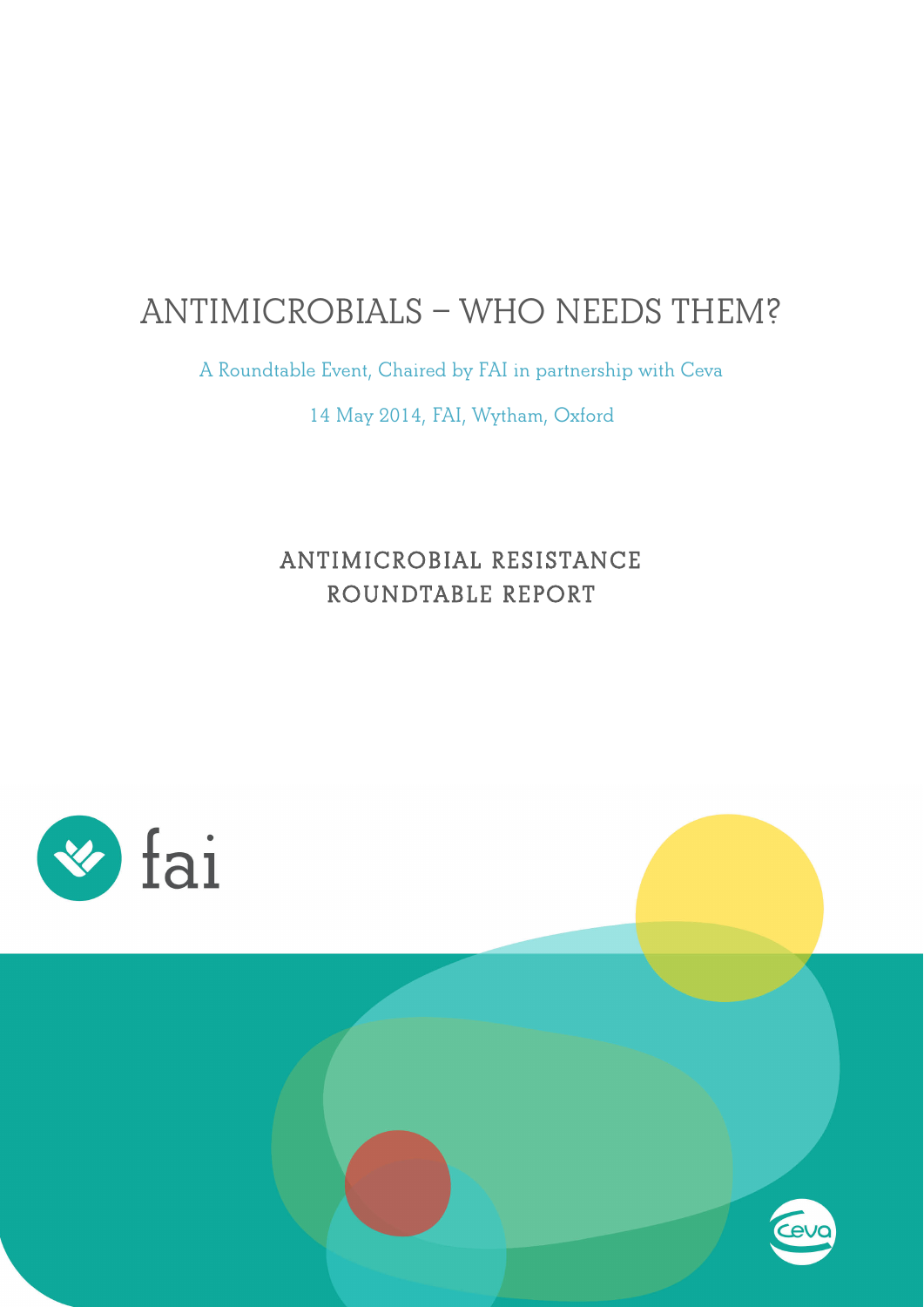### **PARTICIPANTS (CHATHAM HOUSE RULES APPLY)**

| Mark Burnell         | Clinical Director Synergy Farm Health                                 |
|----------------------|-----------------------------------------------------------------------|
| Paul Cook            | MD RL Consulting                                                      |
| <b>Helen Crawley</b> | Director First Steps Nutrition Trust                                  |
| <b>Matt Dobbs</b>    | MD West Point Veterinary Group                                        |
| Alan Doyle           | MD UK Ceva Animal Health                                              |
| Mike Gooding         | <b>MD FAI Farms</b>                                                   |
| Ruth Layton          | Director FAI Farms                                                    |
| David Pendlington    | Procurement Operations Director Sustainable<br>Agriculture Unilever   |
| <b>Tim Potter</b>    | Veterinary Surgeon Westpoint Veterinary Group                         |
| <b>Clare Smith</b>   | Food Retail consultant                                                |
| Alex Tomlinson       | Terrestrial veterinary consultant                                     |
| Lee Truelove         | Head of Communications First Milk                                     |
| Tony Wall            | Fish veterinary consultant                                            |
| Michelle Waterman    | Agricultural Director 2 Sisters Food Group                            |
| Paul Westaway        | <b>MD Melview Farming</b>                                             |
| Jim Willshire        | Veterinary Surgeon representing XL Vets                               |
| Julia Wrathall       | Animal Welfare Scientist and Head of Farm Animals<br>Department RSPCA |

### **AIMS OF THE ROUNDTABLE**

In the face of growing human health problems associated with antimicrobial resistance a group of veterinarians, food scientists, farmers and representatives from the food and animal health industries came together for a Roundtable discussion. The aims of the meeting were to explore ways forward to effectively and responsibly manage antimicrobial use in food production in a way that decelerates the development of resistance in both humans and animals, protects animal welfare, and ensures our ability to feed the world in a safe and sustainable manner.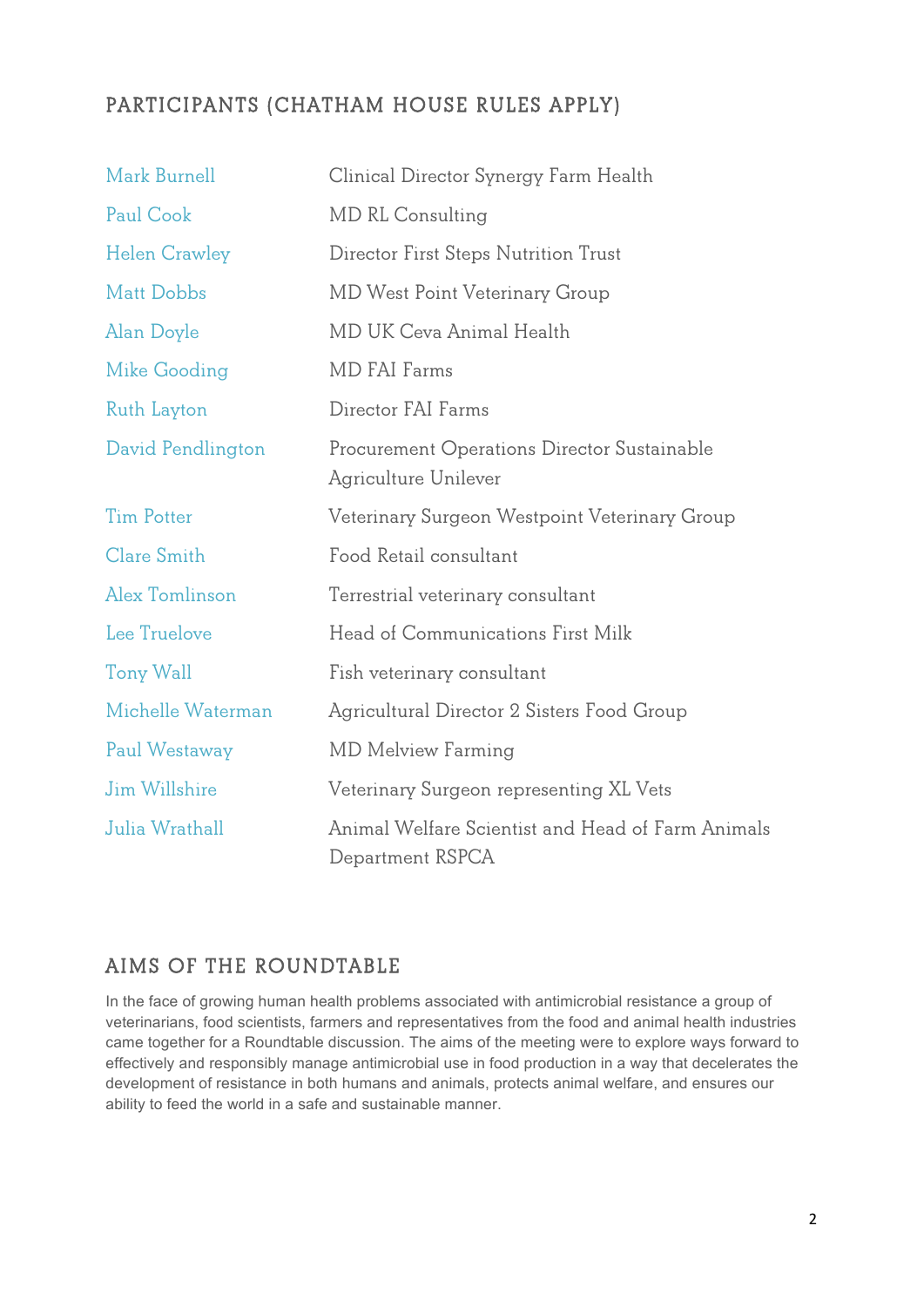# **SETTING THE SCENE**

Resistance describes the ability of certain bacteria to resist the effects of antimicrobial therapy. Antimicrobial use in humans is likely to be a major driver. The participants agreed that while the level of contribution of animal agriculture to the increasing problems of antimicrobial resistance in humans may be difficult to quantify, there are without doubt links between the use of antimicrobials in humans and animals. This relationship is recognised globally and there is growing consensus and pressure concerning the need to move towards more responsible use of antimicrobials in food-producing animals, in order to decelerate the development of resistance both in humans and animals.

## **EFFECTING CHANGE**

A topic of interest to the participants of the Roundtable was the ways and means available to effect change in current practice and use of antimicrobials in food producing animals. Three main areas were highlighted: legislative reform; behavioural change; and system change.

#### **Legislative Reform**

It appears that new European legislation for use of Critically Important Antimicrobials (CIAs) in agriculture is in the pipeline and is likely to be introduced within next two years. Exactly what the new regulations will say and how they will be implemented is still unclear. Several participants at the Roundtable had concerns about the effectiveness of only relying on national or European legislation as a means to effect change, as this can be a blunt tool that is both slow and expensive to pass and implement. In addition, the difficulties of effective enforcement across the EU were discussed. However, it is a useful baseline to help drive additional progress through voluntary schemes.

### **Behavioural Change**

The current variation in farmer and vet attitudes, and often lack of knowledge and understanding of this issue was identified as a driver of bad practice. Changing existing behaviours through information, training and standardising practices is likely to go a long way to improve the situation. The participants raised a number of issues, including:

Firstly, no training or certification is currently required to administer medicines on a farm, in sharp contrast to for example pesticide application and machinery operation. Responsible Use of Medicines in Agriculture (RUMA) is preparing a training syllabus that can be delivered to anyone using medicines on farm. Veterinary practices should play a crucial role in delivering courses in line with the RUMA syllabus to their clients.

Secondly, while vets must ultimately take responsibility for prescribing antibiotics there is often pressure, or an expectation from some clients, that medicines can be picked up within a few hours of phoning through their request without further consultation with the vet. Vets should receive training and support from the veterinary practice/pharmacy to make the often-difficult decision to say 'no.' Participants were however in agreement that there were farmers and producers with a much more progressive outlook.

### **System Change**

One participant drew on experience to say there might be certain farming systems that are so reliant on antibiotics to operate that they perhaps should be discontinued or radically reformed. Unfortunately, there are sparse hard data available to help tease out such associations between the degree of antimicrobial use and efficiency in different systems, independent of other factors such as how well the farms are run.

Another element of system change is for some farmers to change their view and attitude toward their vets. Rather than simply viewing them as a source of medicines and the call of last resort, practice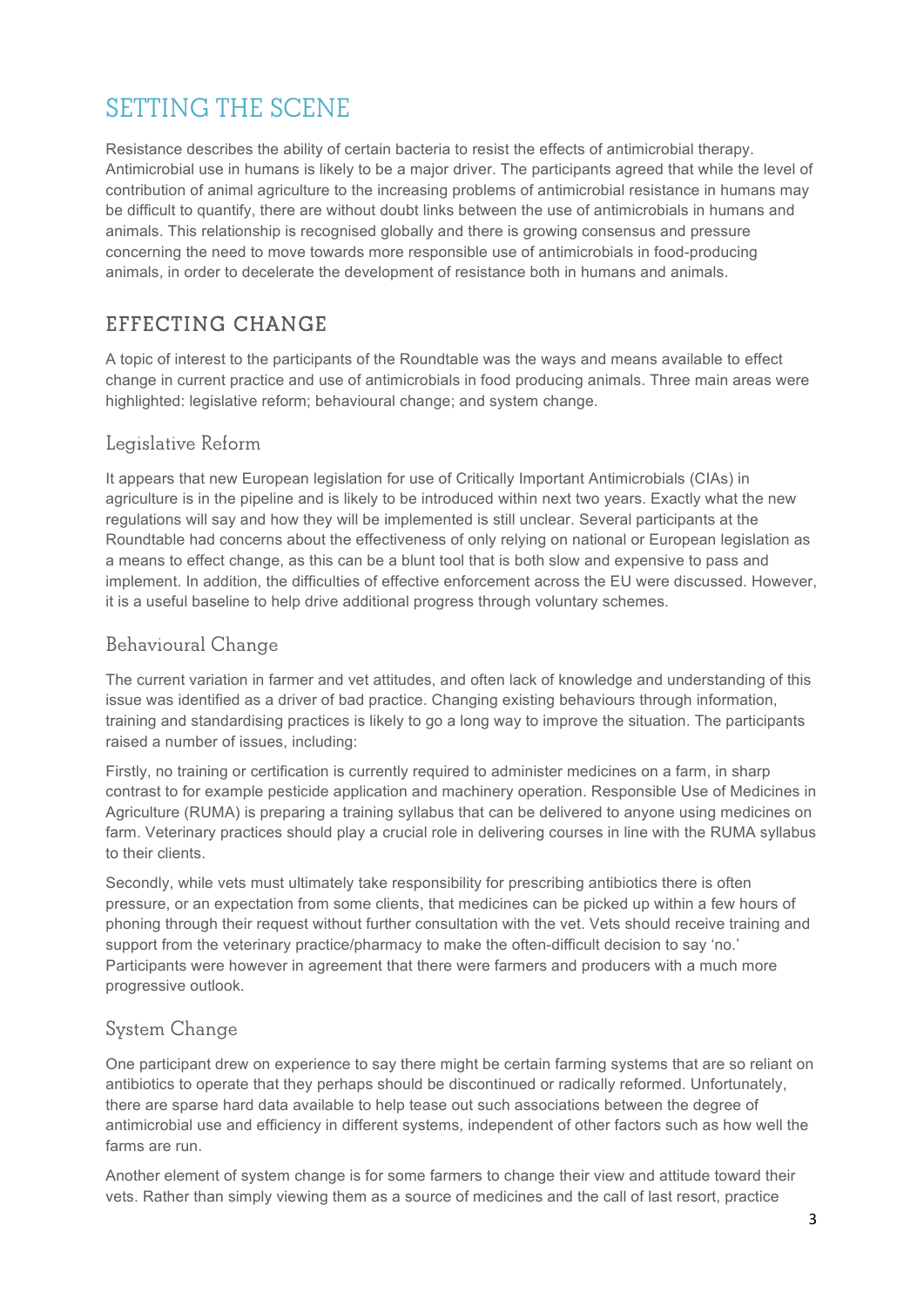would change if farmers viewed vets as business partners that can help in the development and design of production systems and prevention practices.

### **REGULATING THE USE OF CRITICALLY IMPORTANT ANTIMICROBIALS (CIAs)**

There was broad agreement at the Roundtable that CIAs should be treated as a special category of antimicrobials. However, there are some differences in the categorisation of CIAs between the approaches of the World Health Organisation (WHO), the World Organisation for Animal Health (OIE) and the US Food and Drug Administration (FDA, which can lead to confusion over the exact meaning of the term 'critically important.' Still, fluoroquinolones, 3<sup>rd</sup> and 4<sup>th</sup> generation cephalosporins (only 3<sup>rd</sup> in the FDA list;  $4<sup>th</sup>$  ranked lower at highly important) and macrolides are all assessed as critically important (and highest priority in the WHO list). Please see the complete lists at the links below:

- WHO list: http://apps.who.int/iris/bitstream/10665/77376/1/9789241504485\_eng.pdf
- OIE list: http://www.oie.int/fileadmin/Home/eng/Our\_scientific\_expertise/docs/pdf/OIE\_List\_antimicrobials.pdf
- FDA list see Appendix A in [http://www.fda.gov/downloads/AnimalVeterinary/GuidanceComplianceEnforcement/GuidanceforInd](http://www.fda.gov/downloads/AnimalVeterinary/GuidanceComplianceEnforcement/GuidanceforIndustry/ucm052519.pdf) ustry/ucm052519.pdf

Regardless of the level of awareness and understanding of the role of CIAs, they may still be used in animal agriculture due to their effectiveness and suitability for use. Some participants expressed concern that if there were to be a complete ban on the use of CIAs in food-producing animals, options for some disease treatments may be limited, and potential consequences could include treatment failures with associated welfare and productivity costs. A compromise may need to be made to make CIAs the absolute last resort, with the inclusion of additional steps to ensure their responsible use.

### **RETAILERS' POLICY AND PUBLIC MESSAGING**

Antimicrobial resistance is high on retailers' agenda. However, it is unclear what exactly retailers can helpfully do to drive this issue forward, as retailers' actions are primarily motivated by initiatives which improve their competitiveness *vis a vis* customers and suppliers. The current language being used to describe this challenge scares consumers, and this could be the reason why the most prominent public messaging from retailers has been focused on claims of going 'antibiotics free.'

One participant argued that organic retailers might be less aware of the specifics around antimicrobial resistance because they often consider themselves uninvolved or unaffected by the debate. Furthermore, there was wide spread agreement that the rhetoric of 'antibiotics free' is a potentially dangerous, albeit powerful, message for consumers. To illustrate this point another participant raised the example of a US company that recently pledged to only use antibiotic-free chicken within a 5 year time-frame. This may only be possible when working with a large supplier that can maintain a sufficient source of antibiotic-free chicken, alongside 'conventional' chicken. This does not necessarily drive positive change in behaviours, and could even have detrimental effects for both animals (welfare impact of untreated disease), and producers themselves (decision-making around medicine use may not be driven by health and welfare concerns).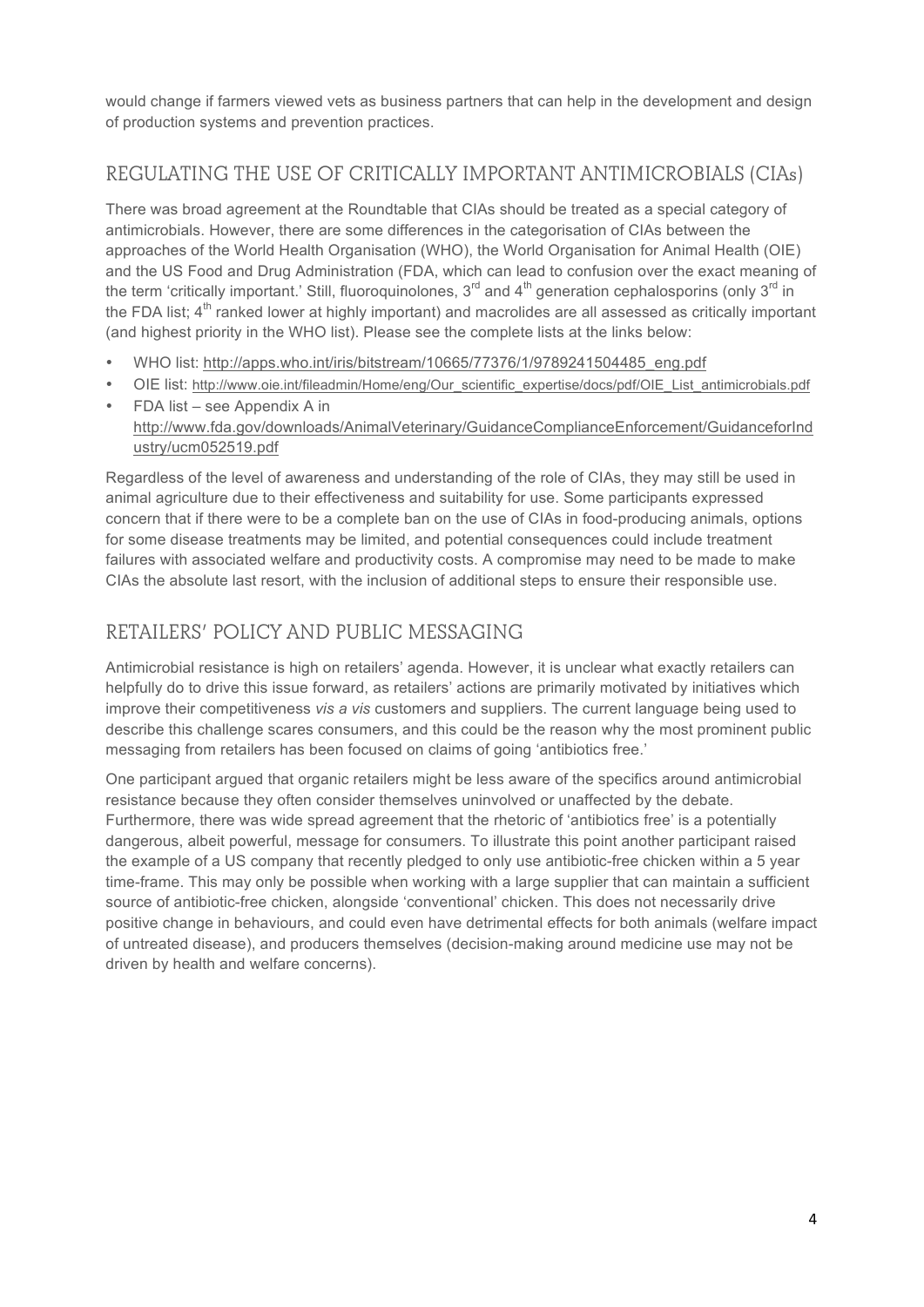# **MEASUREMENT**

## **CURRENT COMMON PRACTICE**

The most reported measure of antibiotics use in the UK and Europe is milligram (mg) of antimicrobial ingredient per kilogram (kg) of bodyweight (mg/kg)<sup>1</sup>. For example a common measure used in poultry production is total weight of antibiotics administered over a lifetime relative to carcase weight. The Roundtable participants agreed that this, and other similar measures, may have serious shortcomings, potentially incentivising the wrong behaviours, including:

- Using more potent antibiotics (usually CIAs) = lower mg/kg
- Not completing prescribed course = lower mg/kg
- Treating younger animals = lower mg/kg (in the poultry example).

### **PROPOSED NEW MEASURE**

In humans, there is a defined daily dose (DDD) for a 70kg human established for each antimicrobial. Usage is described in terms of number of doses or number of treatment courses over a given time period. This standardisation enables comparisons of usage regardless of potency of the antimicrobial.

There was agreement amongst participants at the Roundtable that the reporting of antimicrobial use in food animals needs to be improved and standardised. The goal of a new measure is to enable demonstration of any reduction and/or change in use, as well as to make comparisons between species, countries, and over time.

One such approach presented at the Roundtable was to adapt the human DDD approach for each species of animals and for each antimicrobial. In turn a course dose can be defined for each antimicrobial in each species. By recording data on the amount of each antimicrobial prescribed, the species and production class (e.g. suckling piglet, weaner, finisher) for which it was prescribed, the number of doses, or number of courses, for each production class in each species over a given time period can be reported. Number of courses is probably the most relevant measure. Participants noted that one possible limitation of this approach could be related to the DDD not necessarily being equivalent to the actual prescribed or administered dose.

A move towards defined daily dose for animals (DDDanimal) is likely to be agreed at the European level, although this may take several years. Mirroring an approach that has been used (and published) in other countries (e.g. Denmark, Netherlands, Germany), several participants argued that it would be feasible for the UK industry to start adopting and establishing a DDDanimal in a much shorter timeframe. Even if the actual figures for DDDanimals that will eventually be decided at European level are different, the data collected to facilitate measuring and analysing use will likely remain the same, and calculations can be relatively easily updated.

!!!!!!!!!!!!!!!!!!!!!!!!!!!!!!!!!!!!!!!!!!!!!!!!!!!!!!!!!!!! animals are treated when there is high suspicion of illness but absence of any clinical signs $<sup>1</sup>$  For clarification purposes, antibiotics may be used as a Metaphylaxis, referring to the treatment of a group of</sup> animals when clinical signs present in at least one animal, and as a Prophylaxis, meaning that a group of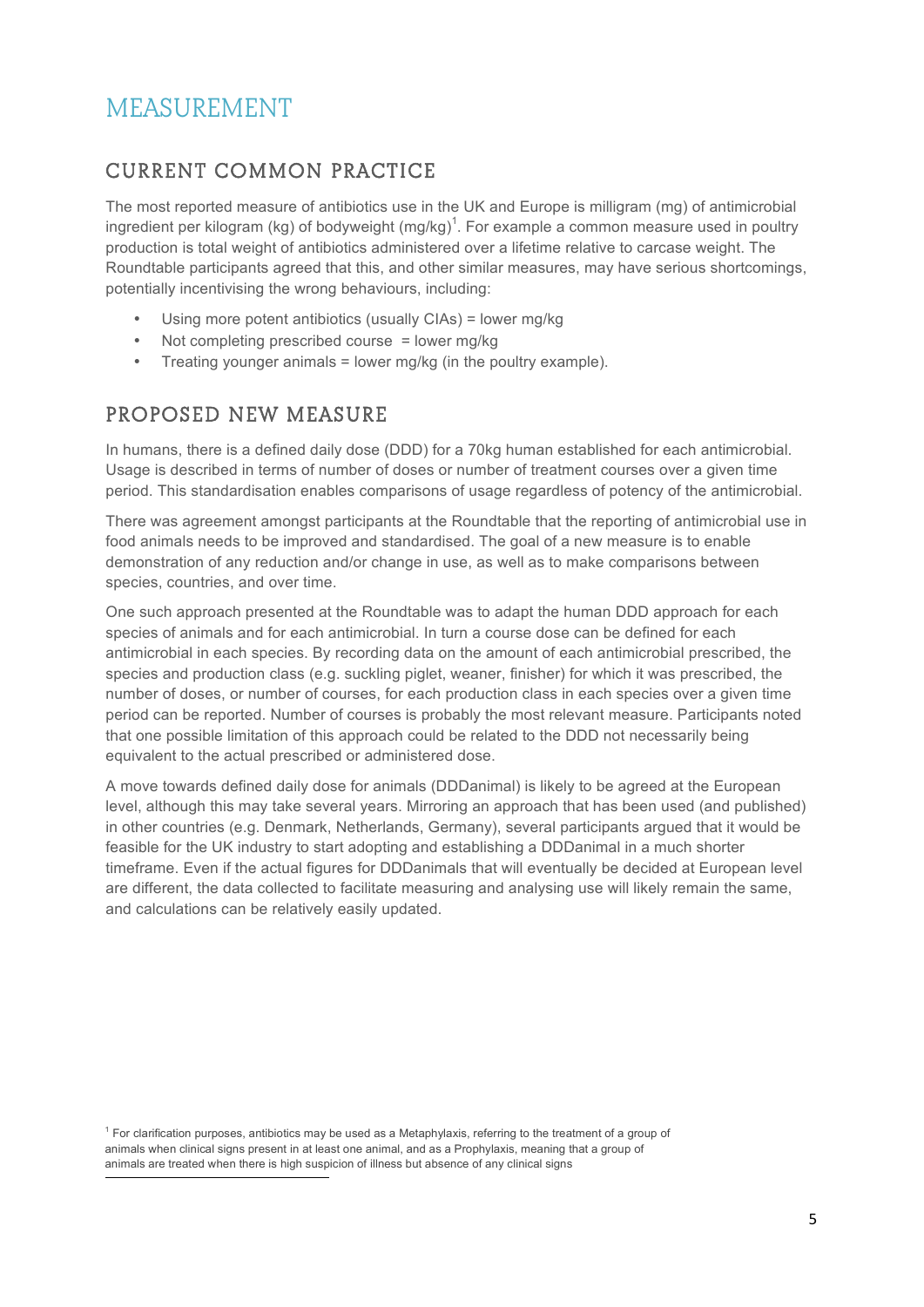## **ISSUES TO CONSIDER**

When considering the adoption of a new system for antimicrobial measures it is important to see this in association with other measures of food safety, productivity and welfare. It also important to assess what impact the new measure will have in changing stakeholders' behaviours. Participants highlighted that the following measures should not be allowed to move in a negative direction in order to reduce antimicrobial usage:

- Mortality rates and other welfare indicators
- Productivity indicators such as production costs, carcase quality etc.
- Microbial testing results e.g. *Salmonella*, *Campylobacter*

With standardisation and improvements in collection of prescription and usage data, the need for a cohesive database system within species, country or global regions, will be strengthened. Such a system does not currently exist in the UK. While the Veterinary Medicines Directorate (VMD) has discussed this requirement, funding may be an issue.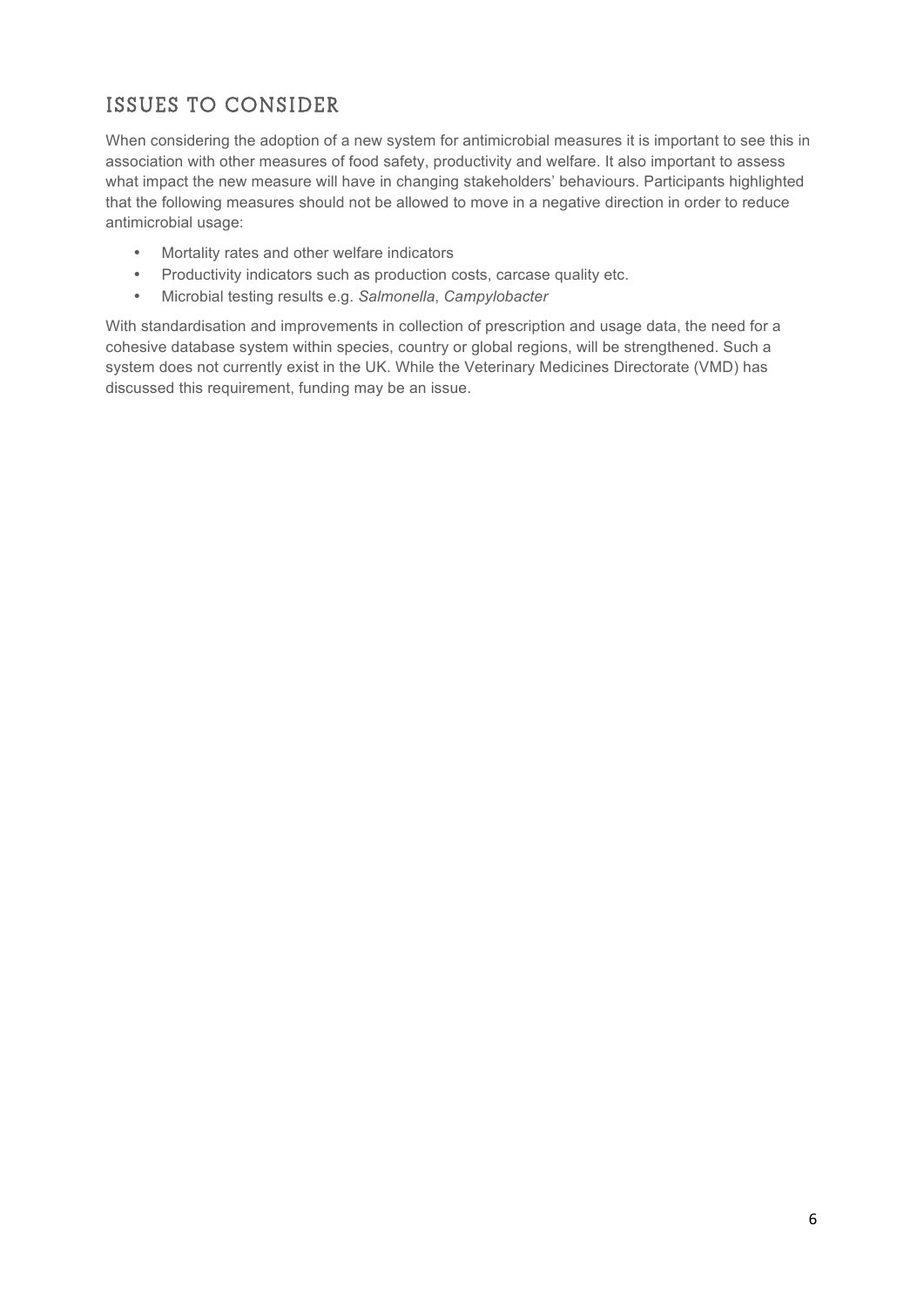# **WAYS FORWARD**

## **A POTENTIAL FRAMEWORK FOR RESPONSIBLE USE**

Agreement emerged around a proposal presented by one participant to adapt Russell and Burch's (1959) 3Rs framework of **Replace, Reduce, Refine**, to help drive responsible use of antimicrobials. The concept has been used as an ethical framework since the late 1950's to address concerns about responsible use of animals for experimental scientific research. Below is an outline of what an adapted 3Rs framework could look like:

#### **Replace**

Where currently antibiotics are the first line of attack, effort should be made to **replace** the need for their use, primarily through comprehensive disease prevention. Factors to consider include:

- Improved husbandry and management
- Nutrition
- **Genetics**
- Vaccines
- Immuno-modulants
- **Biosecurity**
- Training, knowledge and technology
- Farmer/producer/veterinarian attitude
- Quarantine
- Disease eradication programmes

#### **Reduce**

Where antibiotics are commonly deployed, effort should be made to **reduce** their use. Factors to consider include:

- Develop and improve utilisation of diagnostics and sensitivity testing technology to target initial treatment in order to avoid treatment failures.
- Ensure antibiotics are administered correctly using properly maintained equipment, at the correct dosage for the correct duration by the correct route.
- Address lack of farmer training/certification/accreditation for the administration of antibiotics (akin to training and certification for pesticide use).
- Measure and analyse the use of antibiotics in a standardised manner (see "Proposed Measure" section above), to enable meaningful comparisons between production classes within species, between species, between regions and between countries. Measurement would also provide baselines against which any reductions could be measured.
- Change farmers' and vets' behaviours by highlighting good and bad practices from within and between sectors and countries (standardised measures could also assist with this). (Systems exist in the Netherlands and Denmark for example).

#### **Refine**

Where antibiotics are needed, effort should be made to **refine** their use to ensure they are deployed as intelligently and effectively as possible. Factors to consider include:

- Optimise efficacy by reviewing current datasheet recommendations on dosage, duration and routes of administration
- Ensure correct drug selection in light of AMR concerns (e.g. special scrutiny of CIA use)
- Increase the visibility of information on labels relating to the category of antibiotic and its relative importance in human or veterinary medicine for example.
- Improve farmer training/certification/accreditation, as above